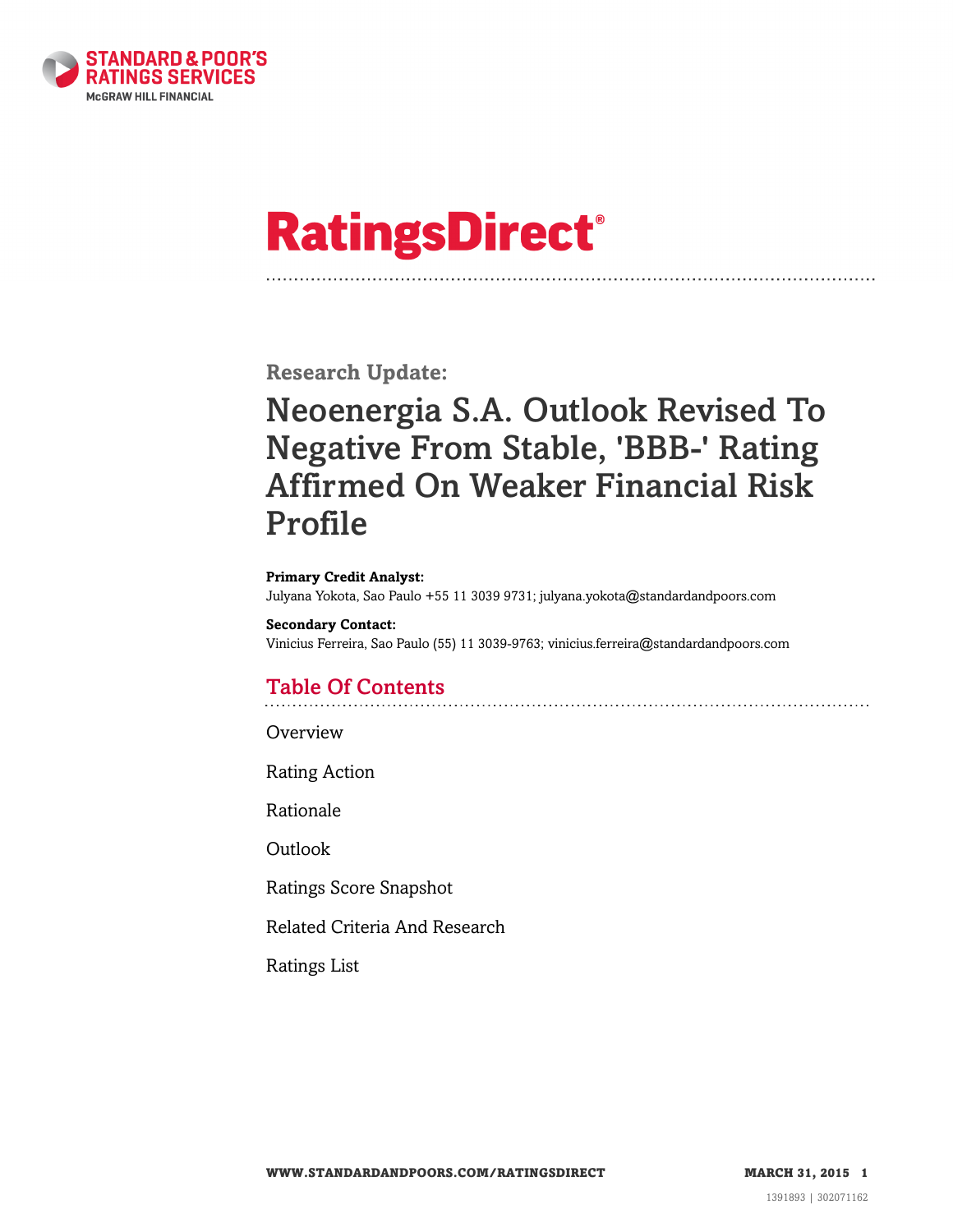### <span id="page-1-0"></span>**Overview**

- Credit metrics of Brazil-based electric utility Neoenergia have weakened in 2014 due to the drought, but we expect a recovery in 2015.
- We revised our outlook on Neoenergia and its subsidiaries, Coelba, Celpe, and Cosern, to negative from stable because of our concern about the aggressive financial policy and vulnerability to non-controllable factors, given tighter cash position and higher debt for the rating category, which could weaken the group's overall liquidity.
- <span id="page-1-1"></span>• We are affirming our 'BBB-' global scale and 'brAAA' national scale corporate credit ratings on Neoenergia.

# Rating Action

On March, 31, 2015, Standard & Poor's Rating Services revised its outlook on Neonergia S.A. and its subsidiaries, Companhia de Eletricidade do Estado da Bahia (Coelba), Companhia Energetica de Pernambuco (CELPE), and Companhia Energetica do Rio Grande do Norte (Cosern), to negative from stable. We also affirmed our 'BBB-' global scale and 'brAAA' national scale corporate credit ratings on these companies.

At the same time, we affirmed our 'brAA+' issue-level ratings on on Neoenergia's subsidiaries, Termopernambuco S.A. and Itapebi Geracao de Energia S.A., based on the parent company's unconditional and irrevocable guarantee of these entities' notes.

# <span id="page-1-2"></span>Rationale

The outlook revision reflects our concern about the group's aggressive financial policy and vulnerability to non-controllable factors, given its tighter cash position and higher debt for the rating category, which could weaken the group's overall liquidity.

We analyze Neoenergia on a consolidated basis because we believe that it adopts an integrated financial strategy and Neoenergia's active management of the subsidiaries' operations.

We have revised our financial risk profile assessment on Neoenergia to "significant" from "intermediate" due to its more aggressive leverage ratios.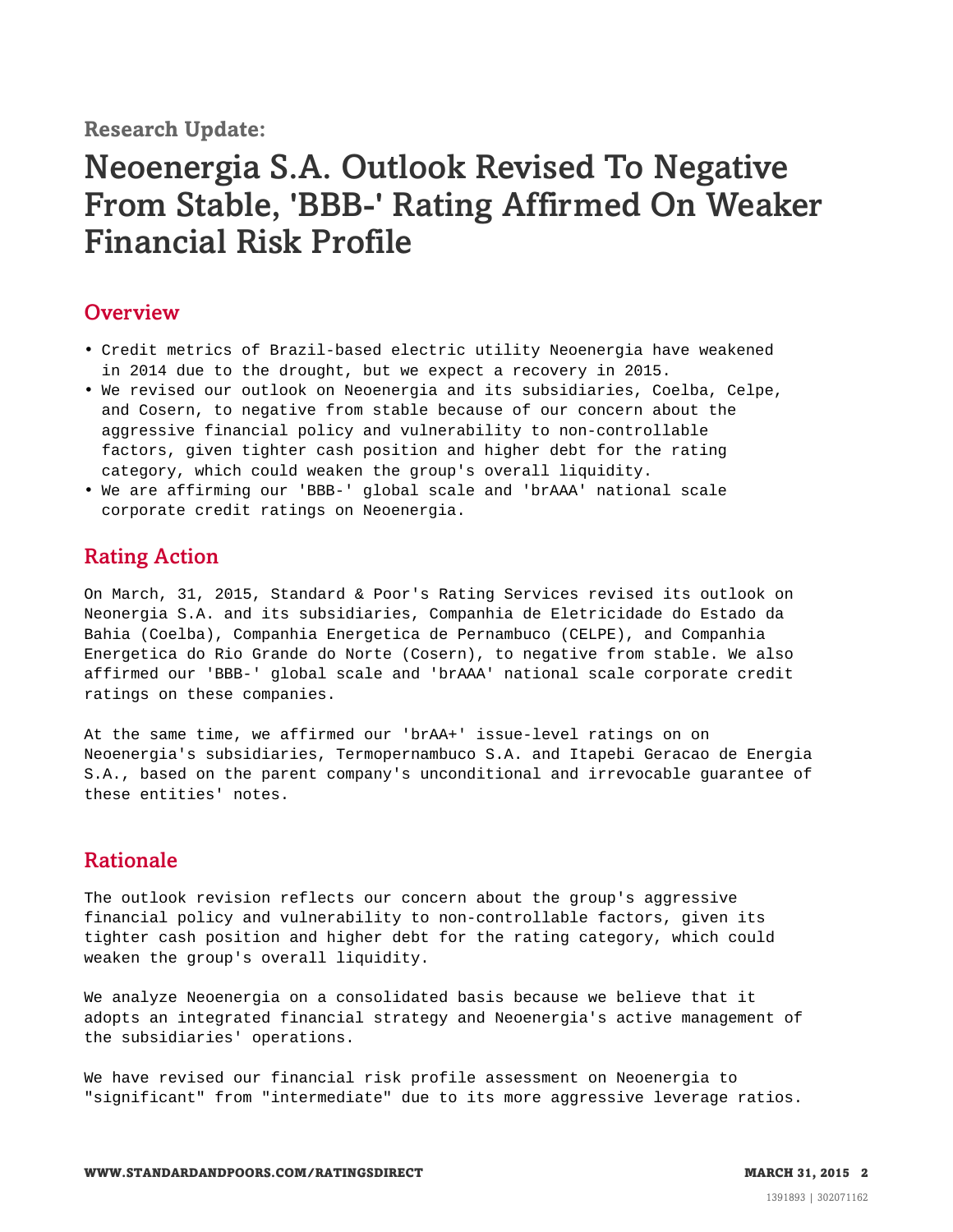Even though the group's consolidated debt to EBITDA of 5.5x and funds from operations (FFO) to debt of 11% in 2014, considering S&P adjustments to the reported figures, these weak metrics reflect the drought's cost of about R\$828 million for the group in 2014, which none of the government support mechanisms covered. We expect the recent extraordinary tariff increase and the tariff readjustment to compensate for this cost in 2015 and afterwards, resulting in EBITDA of about R\$2.4 billion, which is in line with Neoenergia's historical average. Still, under our base-case scenario, we expect its debt to EBITDA of 3.9x at the end of 2015 and about 3.0x in 2016 and FFO to debt of 16% and 22% respectively, which are in line with the "significant" category. Our base-case scenario for 2015 and 2016 includes the following:

- Consolidated revenue growth of about 26% in 2015, mainly as a result of the tariff increases for the group's distribution companies, including the already granted extraordinary tariff hike of 5.36% for Coelba, 2.21% for Celpe, and 2.76% for Cosern, along with an about 15% tariff readjustment in April. The growth rate includes the ramp-up of the Teles Pires plant from the second half of 2015, which will add cash flow generation to the group, resulting in a gradual recovery of its leverage ratios.
- Capex of R\$2.5 billion in 2015 and R\$2.3 billion in 2016.
- Dividend payout of 35%-50%.

Neoenergia's "satisfactory" business risk profile reflects the group's strong competitive position, due to its monopoly rights in large electricity distribution areas, which contributed about 80% of the consolidated EBITDA in 2014, and a proven and favorable regulatory framework, which we assess as "adequate."

We view the distribution business as highly regulated and limited in scope, which adds stability and predictability to the group's performance. The main risk is a lower demand, but group's concession areas, which are located in the country's northeast, benefit from significant growth opportunities. Additionally, we view as positive the regulator's recent tariff framework, which should reduce the distributors' working capital needs because the new rates will reflect on a timely basis the effective cost of electricity for these companies.

Neoenergia's competitive advantage is based on its distribution business which serves three of the largest states in terms of GDP in northeastern Brazil. The mitigating factor is Neoenergia's weaker operating efficiency than regulatory standards. Although Neoenergia's distribution companies have been investing in network maintenance to improve their operating performance, quality indicators and energy losses are consistently above the regulatory minimum. As a result, we assess the operating efficiency as "adequate/weak."

Even though the group is investing to expand its generation capacity 4.0 gigawatts (GW) from 1.6 GW by 2019, we still expect the distribution segment to continue to represent the majority of the group's sales and cash generation.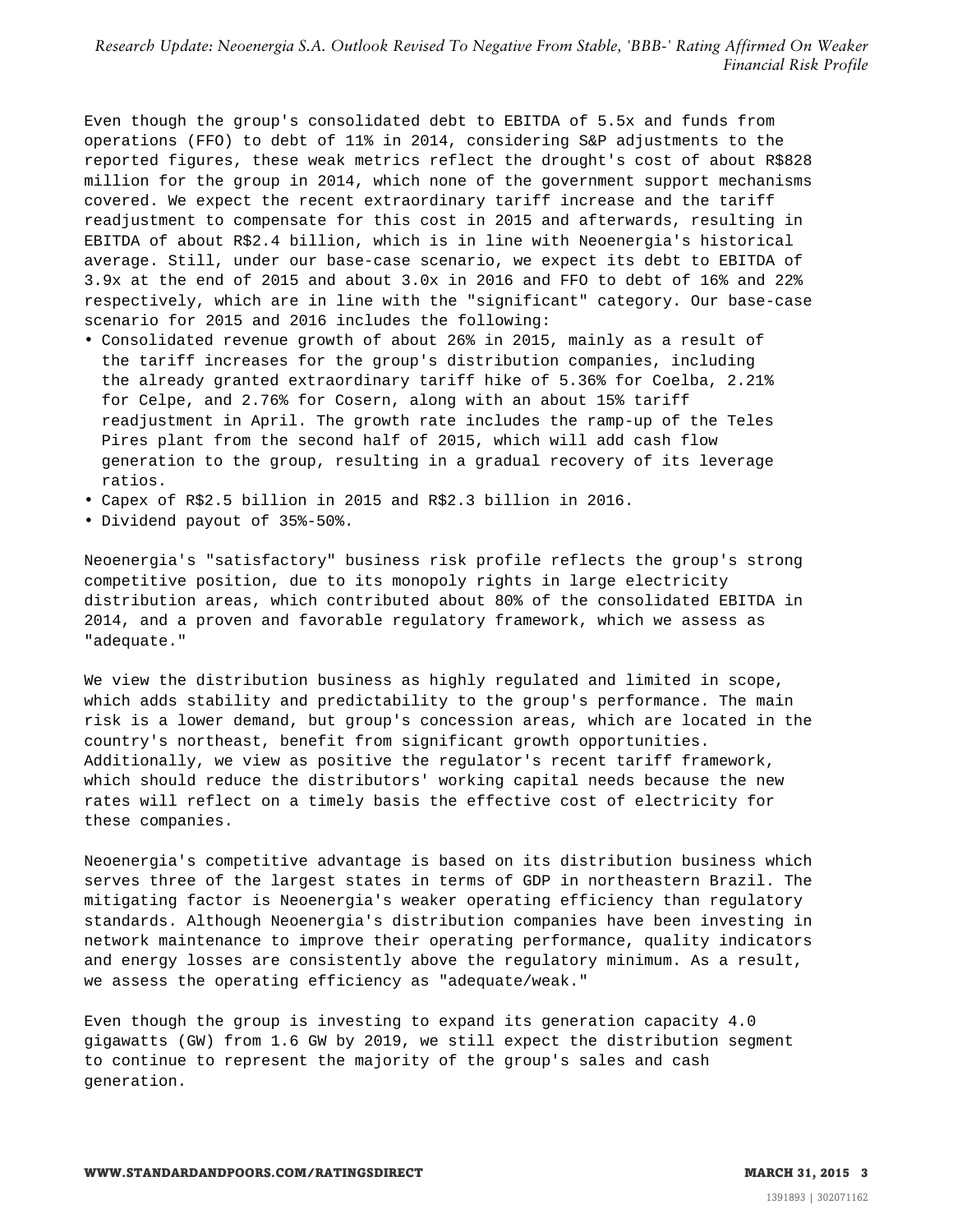#### **Liquidity**

We assess Neoenergia's liquidity as "adequate." As of Dec. 31, 2014, the group had a cash position of R\$1.2 billion, which will cover R\$1.2 billion in short-term maturities. We expect the group to maintain a cash position equivalent to its short-term maturities. In general, Neoenergia still has solid financial flexibility, enjoying frequent access to both banking and capital markets.

Principal Liquidity Sources:

- FFO of R\$1.5 billion in 2015 and R\$2.0 billion in 2016.
- Committed credit lines from the Brazilian Development Bank (BNDES), Banco do Nordeste do Brasil S.A. (BNB), Centrais Eletricas Brasileiras SA (Eletrobras) to fund approximately 50% of the group's investments.
- Refinancing of existing R\$1 billion in bank loans.

Principal Liquidity Uses:

- Minimum working capital outflows as tariffs should more effectively reflect energy costs. Despite expected higher delinquency rates in 2015, we expect the group to control them.
- Capex of up to R\$2.5 billion in 2015, more than 60% of which is for electricity distribution, and R\$2.3 billion in 2016.
- Dividend payments of R\$300 million in 2015 and 2016, in line with the financial policy guidance of a 35%-50% payout under current leverage ratios.

We view that the group has some flexibility in its financial covenants, following the regulator's approval to recognize Neoenergia's regulatory assets and liabilities in its 2014 fiscal results.

In addition, we believe the group has a comfortable capital structure, with an average debt maturity life of about three years and a smooth amortization profile. The group hedges all of its foreign currency debt, and it has access to relatively cheap long-term financing from BNDES, BNB, and Eletrobras.

The BNDES financing typically includes a cross default clause that entitles it to accelerate repayment if any obligation before the BNDES and the subsidiaries of a controlling company pertaining to the economic group defaults. We believe that under such scenario, Neoenergia has strong incentives to support its potentially weaker subsidiary, while it has the ability to withstand this scenario due to its ample liquidity and access to other sources of financing.

Due to Neoenergia's guarantee, our issue-level senior unsecured debt ratings on the subsidiaries are one notch below the corporate credit rating, incorporating the structural subordination to priority liabilities at the operating subsidiaries' level.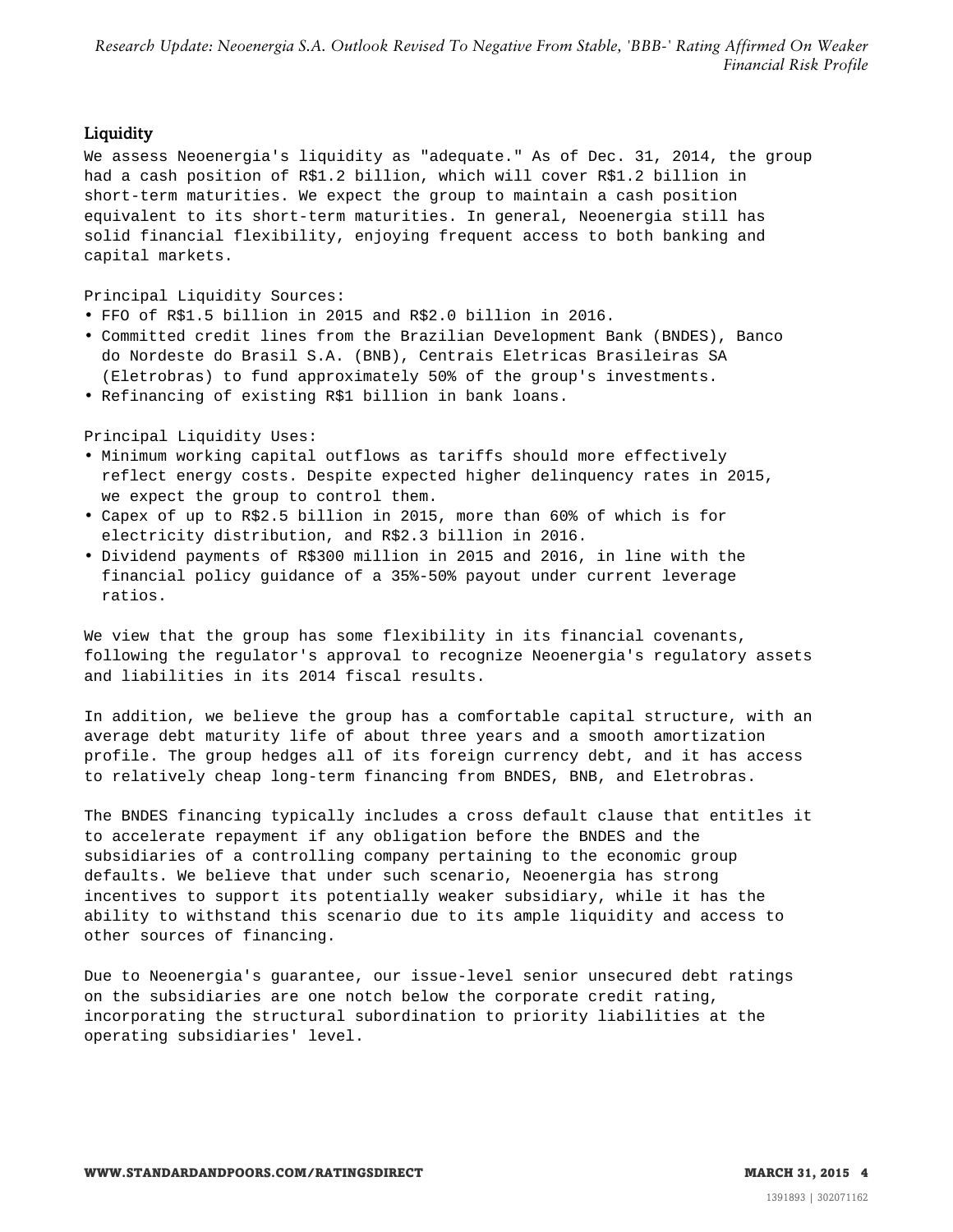# <span id="page-4-0"></span>**Outlook**

The outlook is negative. We view negatively the group's aggressive financial policy, with prospective credit metrics more aligned with a "significant" financial risk profile assessment, despite Neoenergia's commitment to reduce its debt. The group's growth and dividend payments have been aggressive, despite significant costs from the drought since September 2012. On the other hand, although we believe that the group should reduce leverage in 2015 and afterwards given the new tariff framework, it still depends on the management's financial policy to perform it, while in 2013 and 2014 it relied mostly on government's support to avoid further increasing its leverage. The negative outlook also reflects the group's vulnerability to non-controllable factors, given its tighter cash position and increased leverage, which could impact both its debt covenants and overall liquidity position.

#### Downside scenario

We could downgrade Neoenergia if it can't reduce its debt, resulting in FFO to debt of less than 13% and debt to EBITDA of more than 4.5x in 2015 and 2016, and/or if its liquidity weakens from higher working capital needs and dividend payments, prompting us to revise our liquidity assessment to "less than adequate."

#### Upside scenario

At this point, an upgrade is unlikely given the sovereign's current credit quality.

# <span id="page-4-1"></span>Ratings Score Snapshot

| Corporate Credit Rating |                     |
|-------------------------|---------------------|
| Global Scale            | $BBB-/Neqative/--$  |
| National Scale          | $brAAA/Neqative/--$ |

Business risk: Satisfactory

- Country risk: Moderately High
- Industry risk: Low Risk
- Competitive position: Satisfactory

Financial risk: Significant • Cash flow/Leverage: Significant Anchor: bbb-

#### Modifiers

- Diversification/Portfolio effect: Neutral (no impact)
- Capital structure: Neutral (no impact)
- Liquidity: Adequate (no impact)
- Financial policy: Neutral (no impact)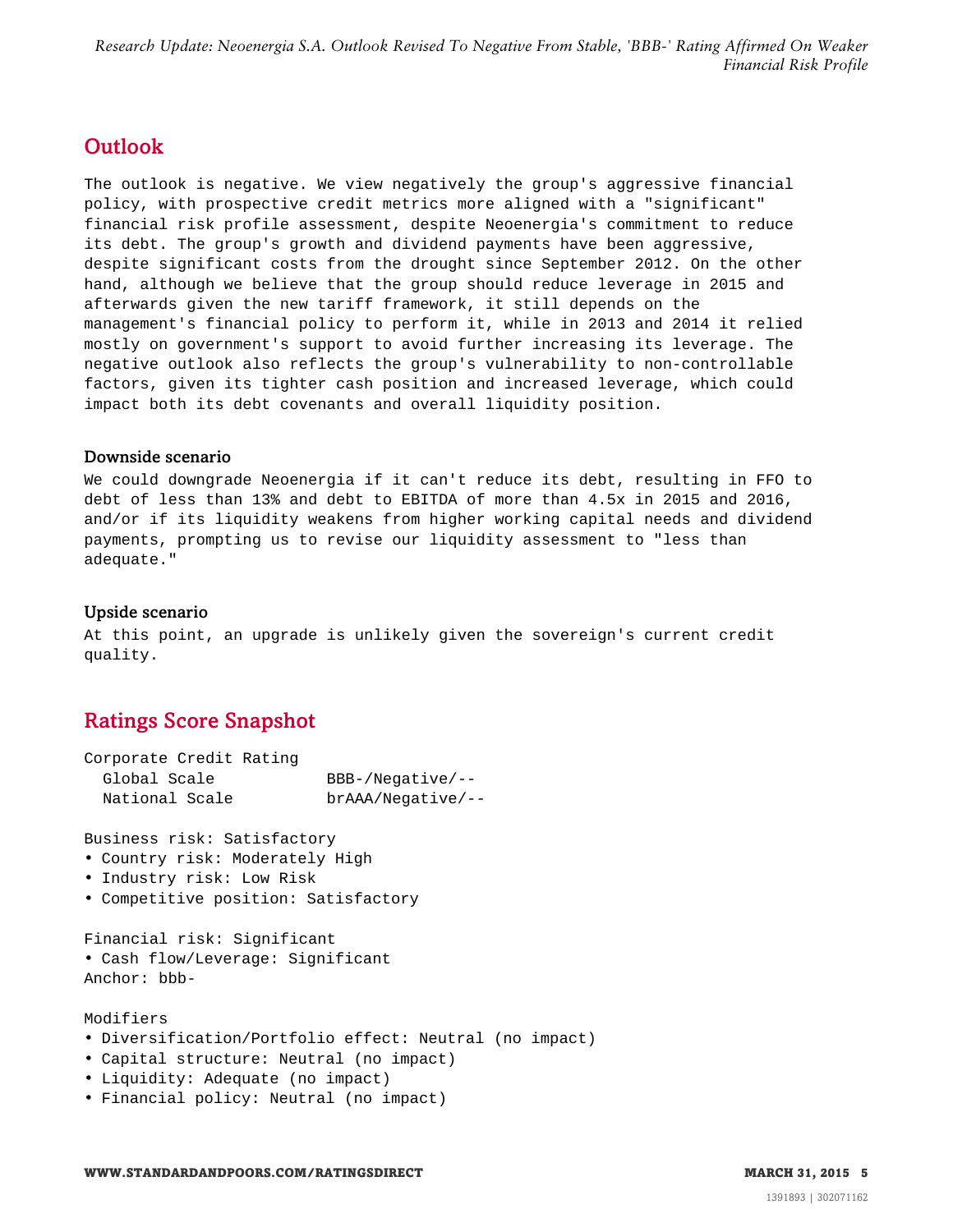- Management and governance: Fair (no impact)
- <span id="page-5-0"></span>• Comparable rating analysis: Neutral (no impact)

# Related Criteria And Research

#### Related Criteria

- Methodology And Assumptions: Liquidity Descriptors For Global Corporate Issuers, Dec. 16, 2014
- Criteria: National And Regional Scale Credit Ratings, Sept. 22, 2014
- Key Credit Factors For The Unregulated Power And Gas Industry, March 28, 2014
- Corporate Methodology, Nov. 19, 2013
- Corporate Methodology: Ratios and Adjustments, Nov. 19, 2013
- Group Rating Methodology, Nov. 19, 2013
- Country Risk Assessment Methodology And Assumptions, Nov. 19, 2013
- Methodology: Industry Risk, Nov. 19, 2013
- Key Credit Factors For The Regulated Utilities Industry, Nov. 19, 2013
- Guarantee Criteria--Structured Finance, May 7, 2013
- Methodology: Management And Governance Credit Factors For Corporate Entities And Insurers, Nov. 13, 2012
- <span id="page-5-1"></span>• 2008 Corporate Criteria: Rating Each Issue, April, 15, 2008

### Ratings List

Ratings Affirmed; CreditWatch/Outlook Action

To From Neoenergia S.A. Companhia de Eletricidade do Estado da Bahia Companhia Energetica do Rio Grande do Norte Companhia Energetica de Pernambuco (CELPE) Corporate Credit Rating BBB-/Negative/-- BBB-/Stable/-- Brazil National Scale brAAA/Negative/-- brAAA/Stable/--

Ratings Affirmed

Companhia Energetica de Pernambuco (CELPE) Senior Unsecured brAAA

Companhia de Eletricidade do Estado da Bahia Senior Unsecured BBB-

Itapebi Geracao de Energia S.A. Subordinated brAA+

Termopernambuco S.A. Senior Unsecured brAA+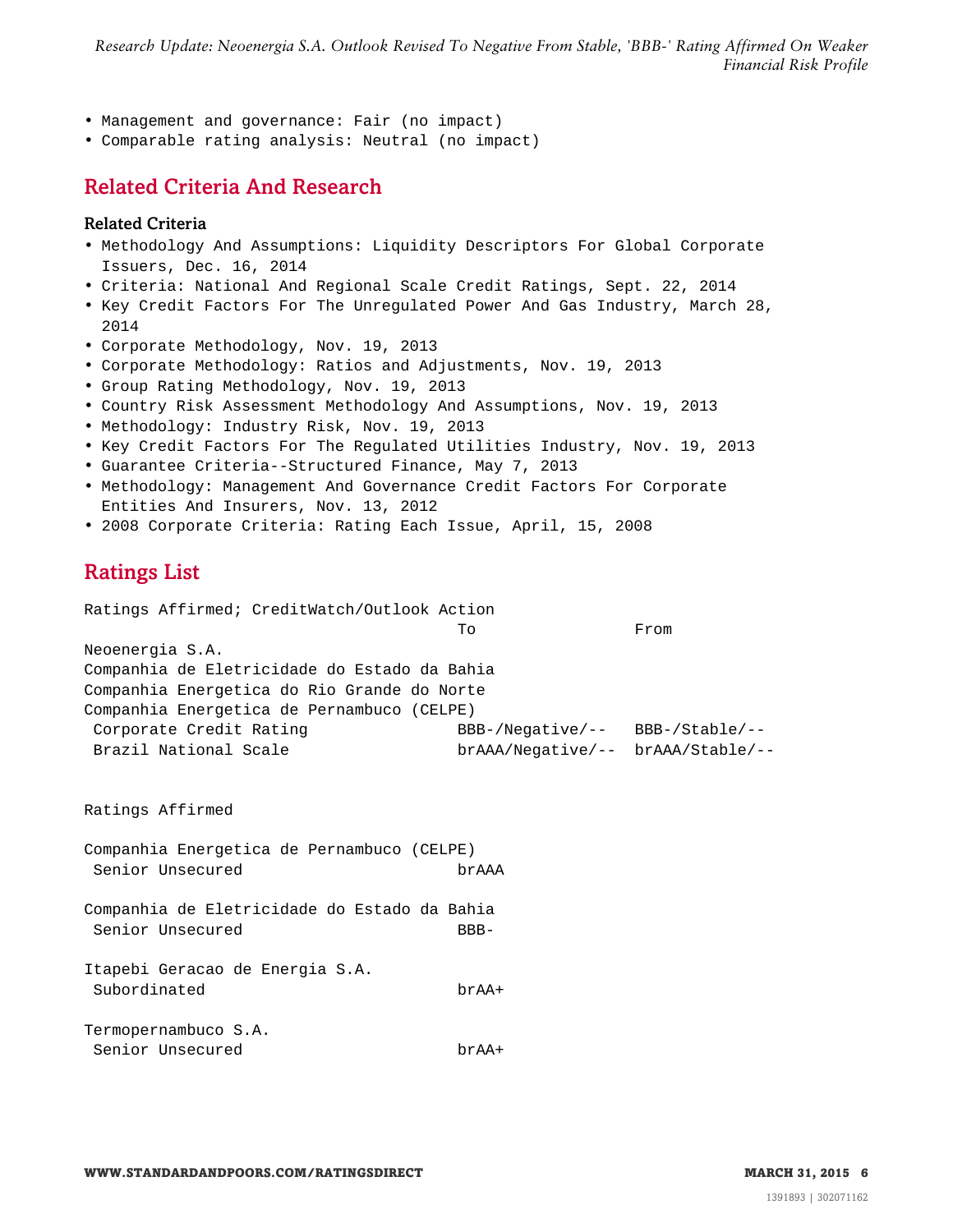Complete ratings information is available to subscribers of RatingsDirect at www.globalcreditportal.com and at www.spcapitaliq.com. All ratings affected by this rating action can be found on Standard & Poor's public Web site at www.standardandpoors.com. Use the Ratings search box located in the left column.